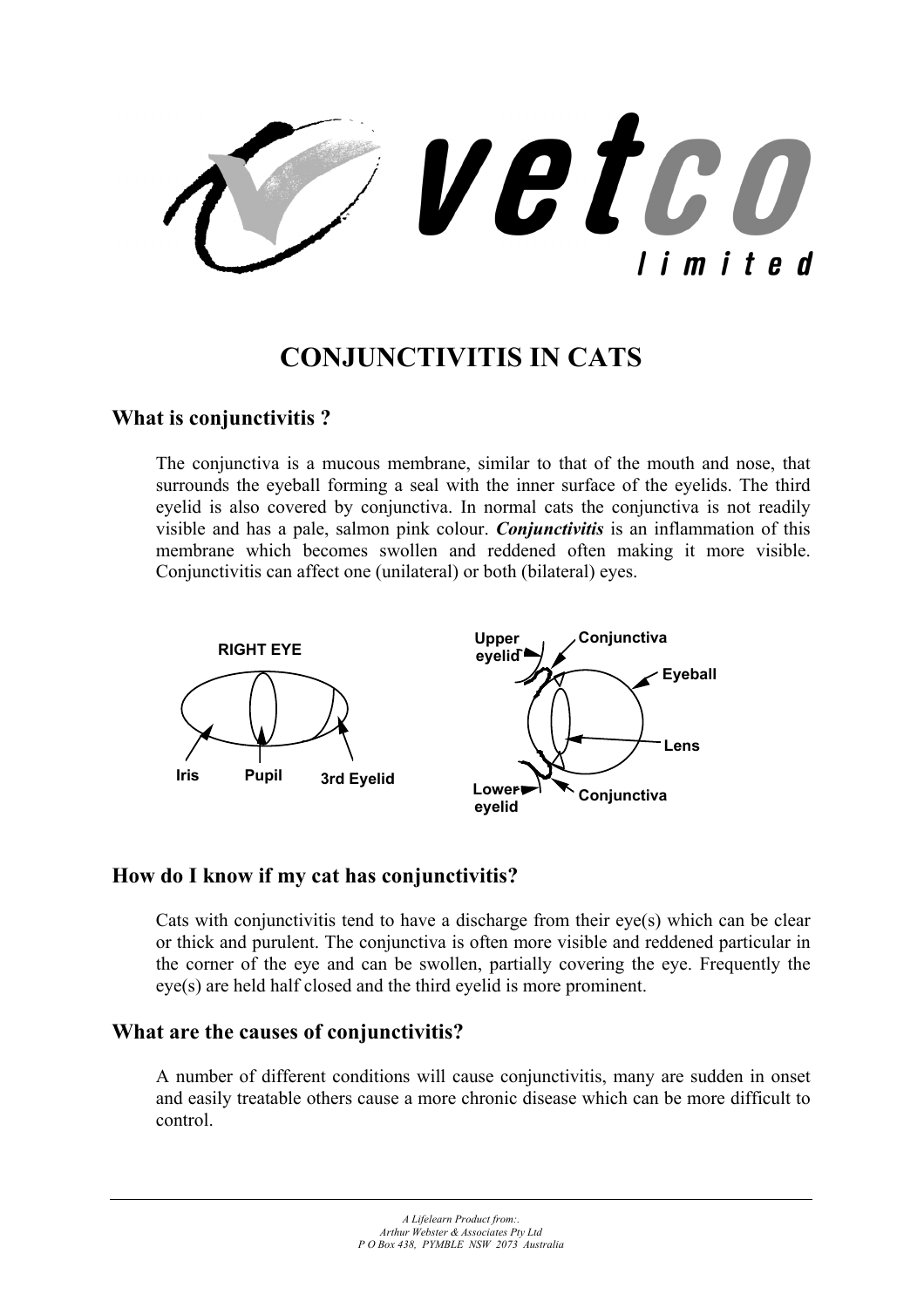- 1. Mechanical and chemical irritants, trauma (e.g. cat fights) and foreign bodies tend to cause sudden onset (acute) conjunctivitis. In most cases treatment is rapidly effective once the exciting cause has been removed.
- 2. Immune based diseases including some allergies can cause conjunctivitis. These diseases are rare in cats but can be difficult to treat, sometimes management of the symptoms is the only realistic option.
- 3. The most common causes of conjunctivitis in cats are infectious agents these can be viruses (usually feline herpes virus type 1 - one of the cat flu viruses), bacteria (most commonly Chlamydia) and mycoplasmas (a group of organisms somewhat like bacteria).

# **How can the cause of the conjunctivitis be diagnosed ?**

In many cases, conjunctivitis will respond to topical symptomatic therapy using drops or ointment containing antibiotics. Other cases however, conjunctivitis do not respond well to topical therapy or appear to improve and then gets worse again once treatment has ceased. In such cases your veterinary surgeon may feel that a specific diagnosis is required. If the cause of the conjunctivitis is not infectious then a sample of cells from the conjunctiva can be helpful. A small number of cells are obtained by scraping the conjunctival surface with a cotton wool swab or spatula. If a larger sample is required then a surgical biopsy may be necessary. Special tests for Chlamydia can then be performed.

# **What treatments are available ?**

There are three options for treatment:-

- 1. Local administration using drops or ointments
- 2. Local administration by injection under the conjunctiva this technique is used in cats that are difficult to treat (e.g. feral cats) or would require very frequent administration of the drops/ointment
- 3. Systemic treatment given by injection or by mouth is required to effectively treat some diseases e.g. Chlamydiosis, mycoplasmosis.

# **How should eye medication be administered ?**

Regular treatment is essential, most ointments need to be administered at least twice a day, drops need to be given more frequently and so are less practical. Unfortunately, some treatments cause transient discomfort after administration, meaning two people are required, one to hold the cat and the other to give the treatment. Liquid preparations can be applied directly onto the surface of the eye, 1 or 2 drops per eye is usually sufficient. Ointment is applied across the surface of the eye, about half an inch per eye. The eyelids are then closed to spread the ointment over the entire surface of the eye. Generally ointments need to be given less frequently than drops as they persist for longer but some people find drops easier to administer. If you have any doubts as to